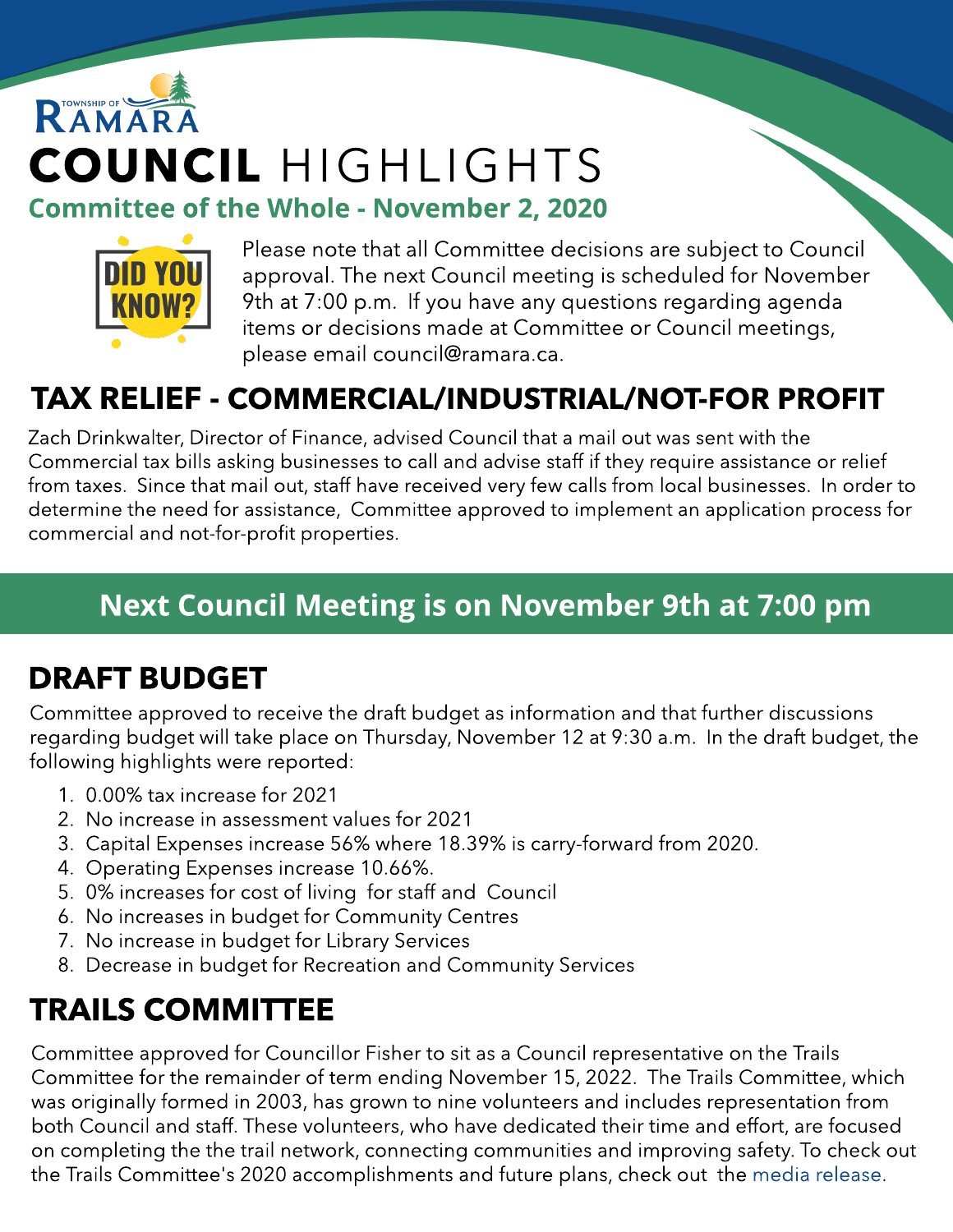## RAMA ROAD CORRIDOR

Staff have prepared correspondence to the Province regarding the Rama Road Economic Employment District. Ramara is asking to have the opportunity to discuss potential changes to the uses and designation of the Rama Road Economic Employment District under the Growth Plan for the Greater Golden Horseshoe in order to allow for a mixed and diversified use of housing types. This will help promote growth and allow development within the Rama Road Corridor.

#### **[Click](https://ramara.civicweb.net/portal/) [here](https://ramara.civicweb.net/portal/) [for](https://ramara.civicweb.net/portal/) [full](https://ramara.civicweb.net/portal/) [Council](https://ramara.civicweb.net/portal/) [Agenda](https://ramara.civicweb.net/portal/) [and](https://ramara.civicweb.net/portal/) [Minut](https://ramara.civicweb.net/portal/)es**

### GIS

Jennifer Stong, GIS/Infrastructure Analyst, presented to Council the work completed in mapping all infrastructure, including vertical infrastructure, in the Township of Ramara. Geographic Information System (GIS) provides staff the ability to analyze, describe and interpret information. This allows for better decision making, more effective means to managing assets, better communication through visual tools, and improve productivity. Residents can access the [County](https://maps.simcoe.ca/PartnerWebApps/Ramara/?mode=advanced) [of](https://maps.simcoe.ca/PartnerWebApps/Ramara/?mode=advanced) [Simcoe's](https://maps.simcoe.ca/PartnerWebApps/Ramara/?mode=advanced) [public](https://maps.simcoe.ca/PartnerWebApps/Ramara/?mode=advanced) [mapping](https://maps.simcoe.ca/PartnerWebApps/Ramara/?mode=advanced) for Ramara that has over 75 different layers such as the locations of Ramara Trails and Short-Term Rental.

### SHORT-TERM RENTALS ACCOMMODATIONS BYLAW UPDATE

- Jon Popple, Manager of Community Standards, provided an update to Council regarding Short-Term Rentals Accommodation (STRA). Over the past nine months, the Township has issued 23 licences and has another 22 locations currently in the application process. Residents can view the application process and Short-Term Rental locations by visiting the [Short](https://www.ramara.ca/en/business-and-development/short-term-rental-accommodations.aspx) [-Term](https://www.ramara.ca/en/business-and-development/short-term-rental-accommodations.aspx) [Accommodation](https://www.ramara.ca/en/business-and-development/short-term-rental-accommodations.aspx) [page](https://www.ramara.ca/en/business-and-development/short-term-rental-accommodations.aspx) on the Township website. Jon outlined the following amendments to be considered to the STRA Bylaw 2020.11:
- Building Code Act references.
- **•** Fire Code Act references.
- Mandatory posting of Ramara STRA Licence number on AIRBNB, VRBO, Expedia, Home Away or other websites.
- Amendment of Administrative Monetary Penalty system, to include escalating fines for non-compliance.
- Expansion of the Demerit Point system to include relevant and more common violations.
- As well, two proposed STRA open Houses will be scheduled for the spring of 2021 in order to help individuals licence their STRA and provide information about 2021 renewal process.

### **[Click](https://ramara.civicweb.net/portal/) [here](https://ramara.civicweb.net/portal/) [for](https://ramara.civicweb.net/portal/) [Count](https://www.simcoe.ca/dpt/ccd/newsletters)y [Council](https://www.simcoe.ca/dpt/ccd/newsletters) [Highlight](https://www.simcoe.ca/dpt/ccd/newsletters)s**

### WATERFRONT STRATEGY AND PARKING PLAN

Committee approved for staff to undertake the work outlined in the Waterfront Strategy and Parking plan report. The report outlines that the Waterfront Strategy and Parking plan will be implemented in six phases from now until May of 2021.

- 1. Identification and Mapping of Municipal Waterfront Lands
- 2. Foundation of the Waterfront Strategy
- 3. Analysis of the Opportunities.Possibilities
- 4. Draft Waterfront Strategy and Parking Plan
- 5. Final Waterfront Strategy and Parking Plan and Action Plan
- 6. Implementation